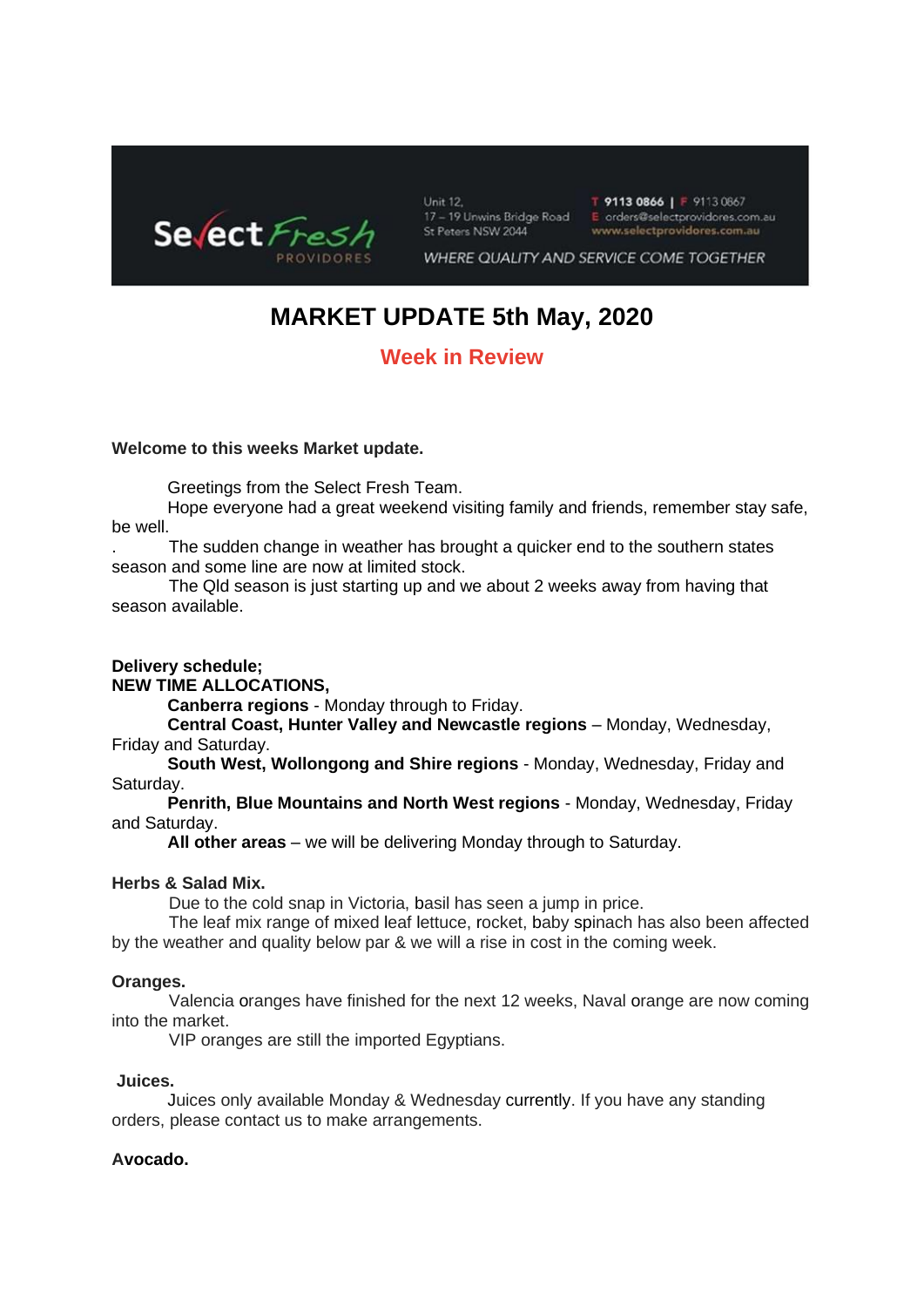The Haas is back, the first Hass avocados are back in the market, ripe and ready to go. Oh, how we have missed them.



#### **Select Fresh Fruit & Vegetable Boxes**

Demand is still high for our Fruit & Vegetable boxes, we have two available. The Staple box & the Family mixed box.

#### **Remember that with every box sold we are donating 5% to the children's hospital, every box matter.**

Place your order for next day delivery or pick up. Call the office to place an order or follow the link. ( [selectfreshprovidores.bigcartel.com](http://selectfreshprovidores.bigcartel.com/) )



# **MUST HAVE PRODUCE**

#### **FRUIT:**

All Apples eating well & good value, Spanish melons, green pears, mandarins , local & Myer lemons available for something different, pomegranate, honeydew, rock melon is new season, **orange candy melon is a best buy this week,** yellow papaya, red grapes are at their peak, watermelon is eating well, golf tomato, salad tomato best options this week.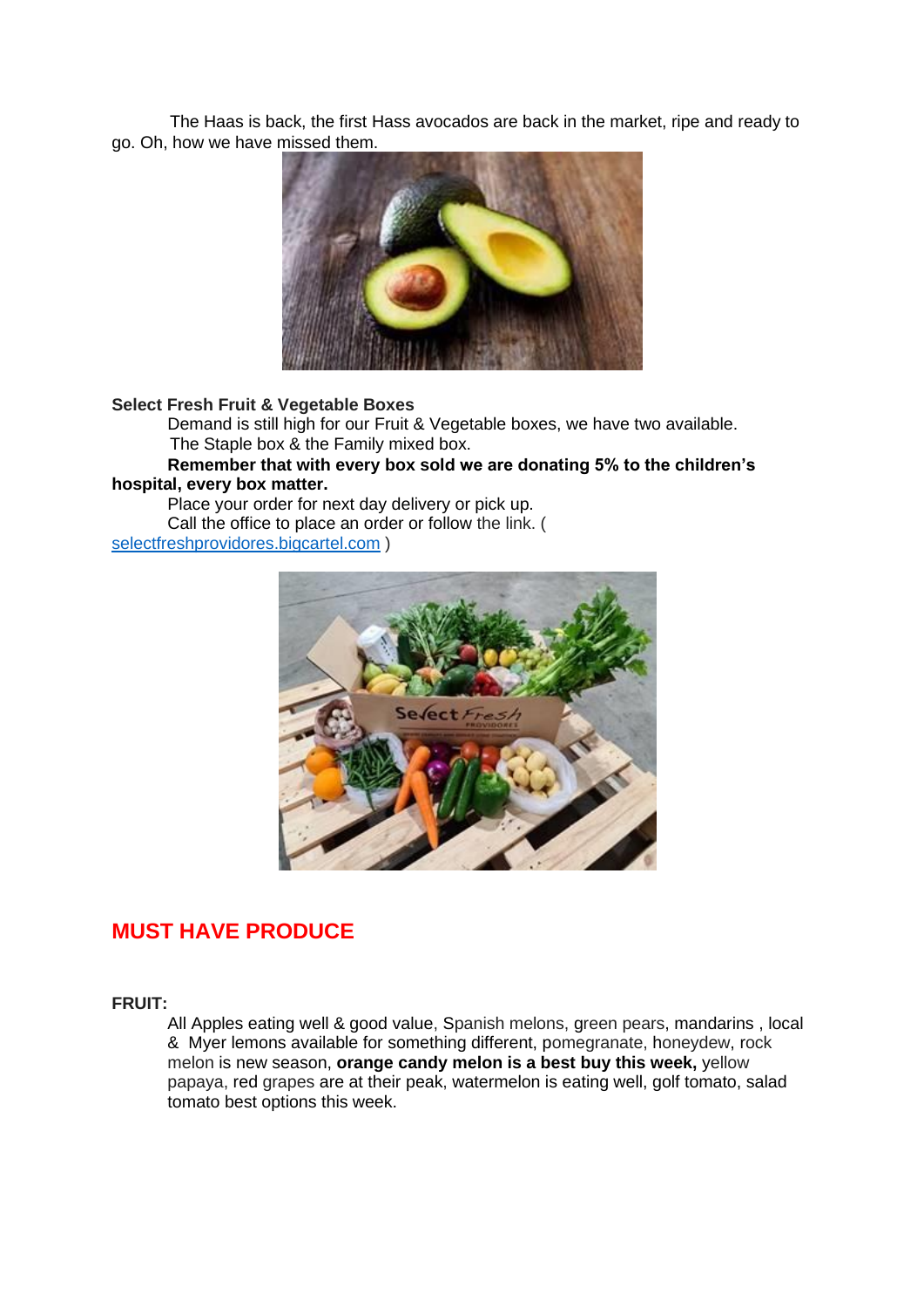

#### **VEGETABLES:**

Radicchio is from Victoria, eggplant, broccoli, green beans from Victoria, parsnip, shallots, Dutch carrots purple, white & yellow, desire potatoes, green & red capsicum 2nds are the go to, large beetroot, celery, rocket bunches, peas in 5kg cartons, **telegraph cucumbers are the choice this week** , button mushrooms , chat potato, kumara potato, jap, QLD blue & butternut pumpkin are great, cuca melon.



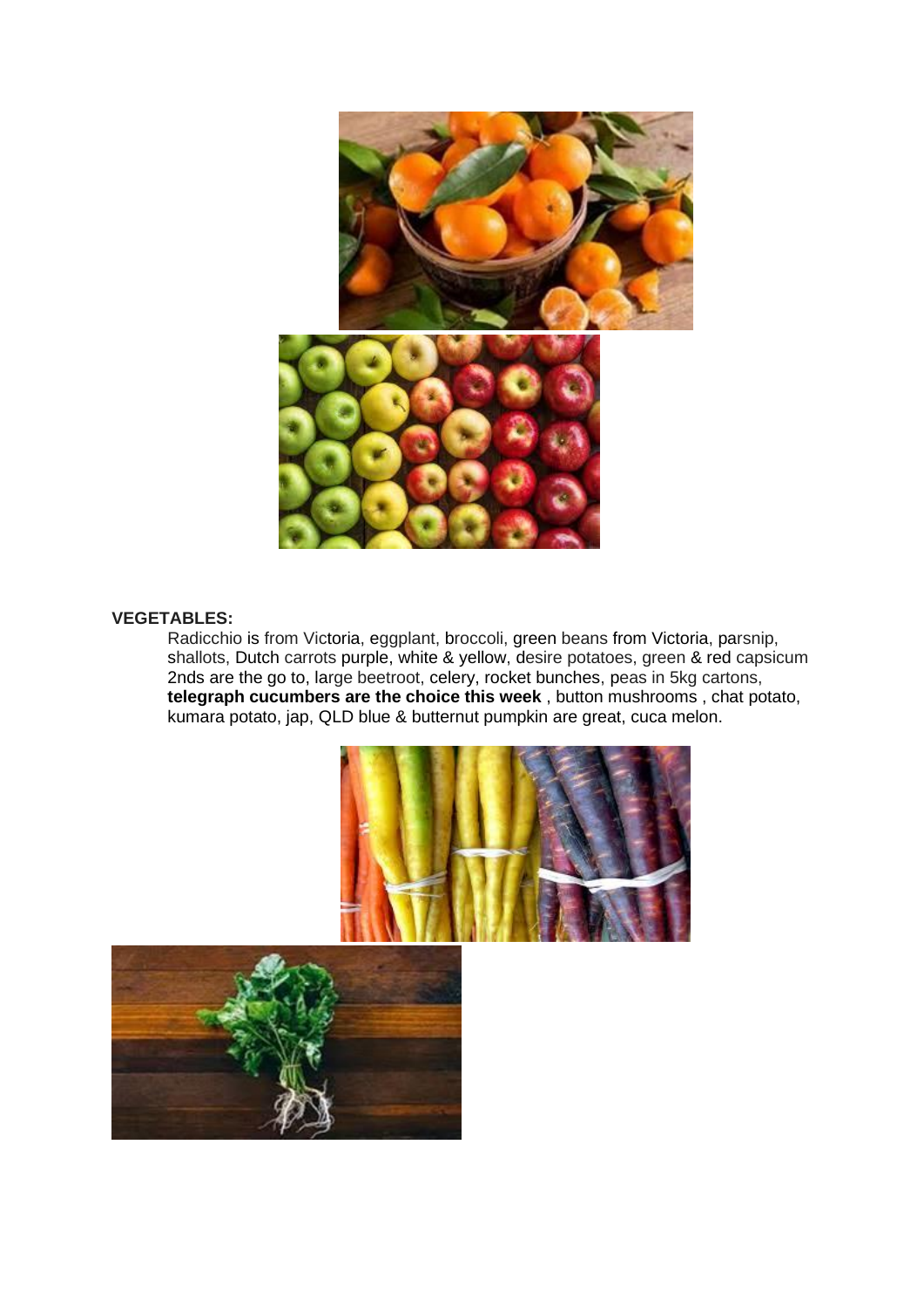# **SPOTLIGHT**

#### **FRUIT:**

Chestnuts, red Love apples available for the next month**,** persimmon FUYU (hard) and now the soft variety, pomelos (local), rambutan, dragon fruit, honeycomb (half frames),pomegranate, Walnuts (10kg), custard apple ready to be baked for a cold night treat, rhubarb , quince, guava, figs are limited, green kiwi fruit from Victoria is available, bananas eating well.





#### **VEGETABLE;**

Borlotti beans, large fennel, leeks, silver beet, yellow squash, cauliflower blossom, Jerusalem artichokes ( so great when roasted), globe artichokes from Victoria , celeriac, Brussel sprouts, okra, yellow zucchini,lebanese zucchini, spaghetti squash, pollen powder, red & green chilis, pardron chili is coming limtied stocks from Victoria, All Asian greens **( bok choi large & baby, wombok, chinses celery, kang kong water spinach, tong ho, yau mok, gai choy, choy sum, gui lan)** are at there best, gold beetroot ,banana eshallots, daikon radish,rocket bunches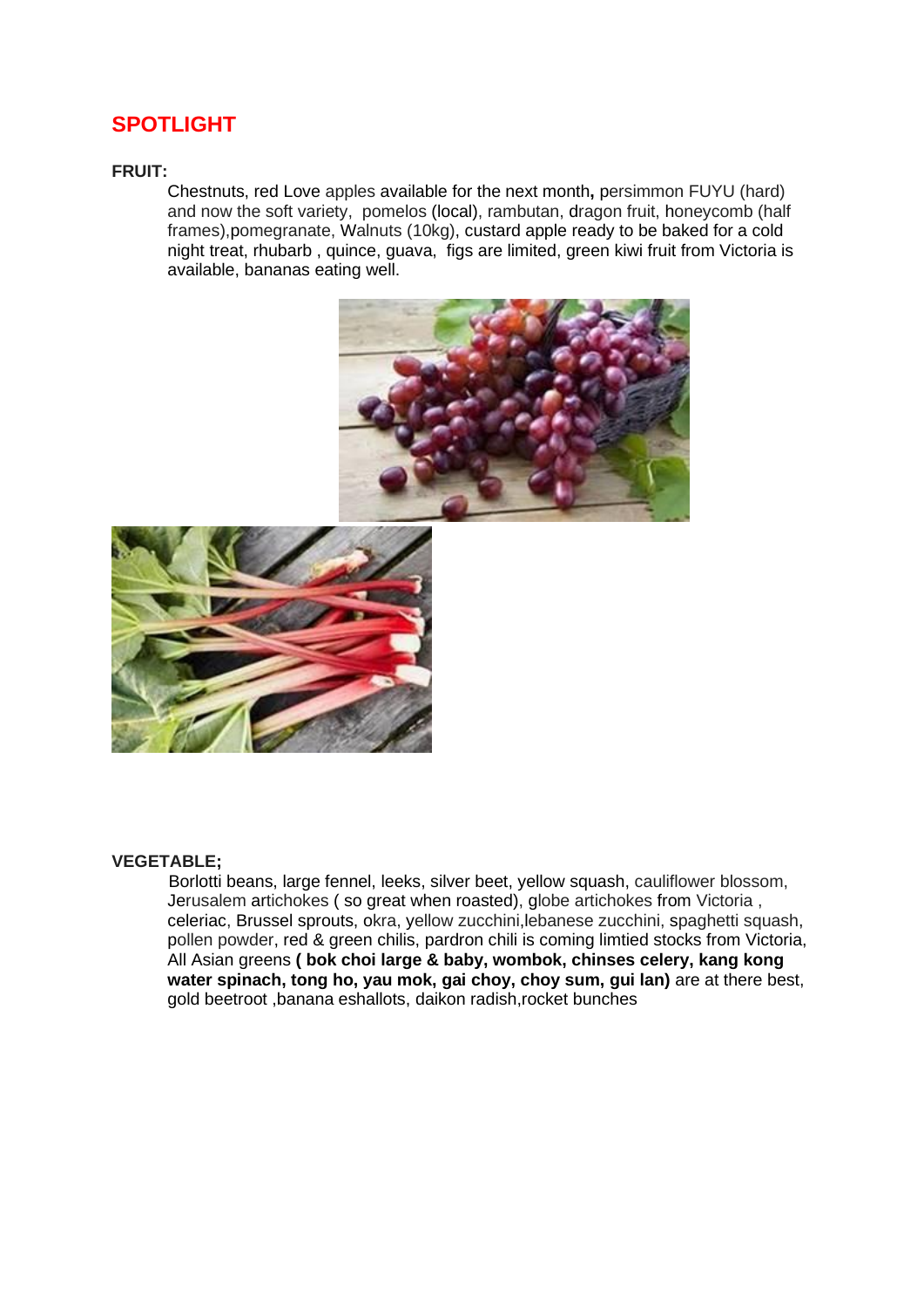

# **PREMIUM & LIMITED RANGE**

**FRUIT:**

Blueberries, strawberries from Victoria in light supply , raspberries, pineapple limited, green paw paw, , panama passionfruit, navel oranges have started, green grapes local season are market quality down.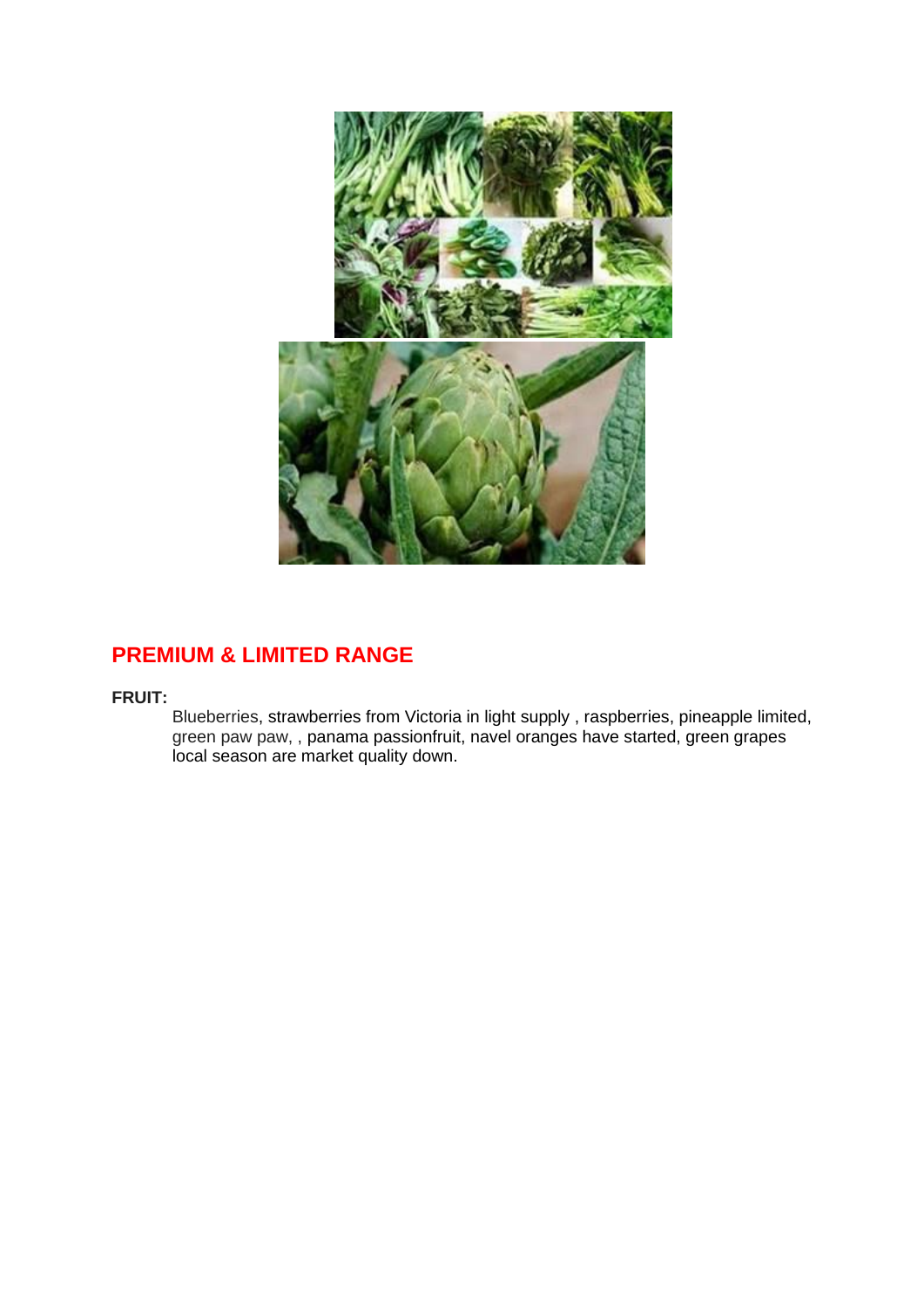

#### **VEGETABLES;**

Hand picked beans, eggs prices is holding firm , ginger price coming down just in time for your hot tea, white witlof, continental beans, Jalapeño chili, No imported garlic only Chinese-New season Mexican is about 2 weeks away, sugar snaps are imported, asparagus from USA is short supply and costly. corn cobs very limited due to change in supply from different locations, about another 2 weeks till Qld supply hits the market. Baby corn also very limited stock, cauliflower has become a bit scares due to the cold snap in weather in Victoria, turnips in short supply, pencil leeks are limited this week.

 Also, this week we able to get **Fresh Radicchio from Treviso and White Asparagus from Italy 48 hours notice for these amazing items.**

## **SEASON ENDED**

#### **FRUIT:**

All stone fruit has now ended only plums available, dried muscatel (substitute with sultana grapes), blood oranges, apricots. green grapes, cumquets, nashi pear, pistachio.

#### **VEGETABLE;**

Cherry loose tomatoes , purple and white asparagus, cimi di rapia, red Dutch carrot, garlic (fresh and flower), stinging nettles, red witlof, gourds, white eggplant, celtuce, parsley root, yellow butter beans still nothing this week, green & purple cauliflower , baby loose kale, snow pea ( imported only ),baby zucchini hard to source, pine